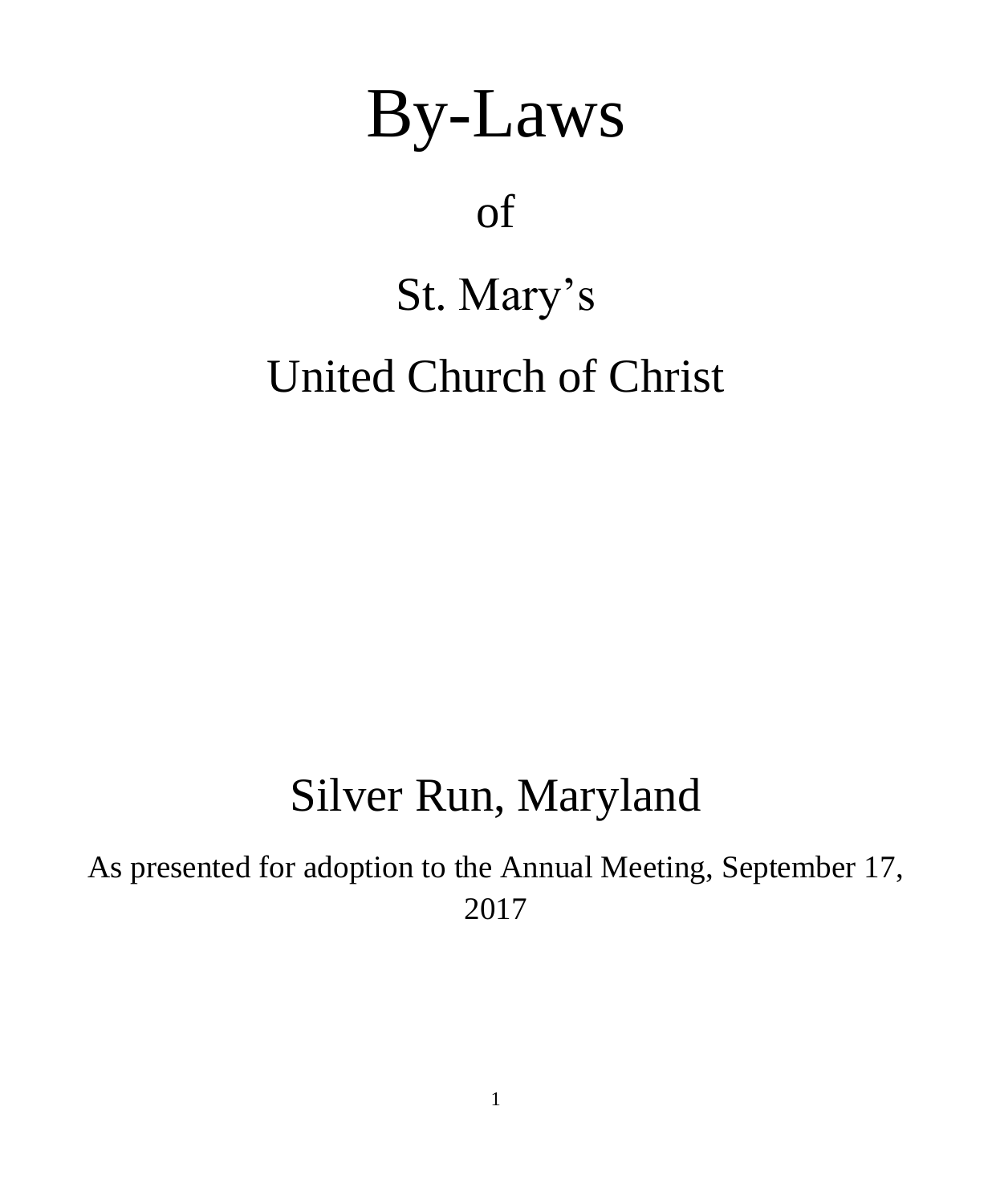#### **Article I. Name**

1. The name of this church formerly known as St. Mary's Reformed Church, then St. Mary's Evangelical and Reformed Church, shall be St. Mary's United Church of Christ of Silver Run, State of Maryland.

#### **Article II. Purpose**

1. The avowed purpose of this church shall be to worship God, to preach the gospel of Jesus Christ, and to celebrate the Sacraments; to realize Christian fellowship and unity within this church and the church Universal, to render loving service toward all people and to strive for righteousness, justice, and peace.

#### **Article III. Polity**

- 1. This church shall be a part of the United Church of Christ and it shall sustain that relationship to the United Church of Christ described in those portions of the constitution and By-Laws of the United Church of Christ adopted July 2, 2015, relating to local churches. (Art. V Local Churches)
- 2. The government of this church is vested in its members who exercise the right of control in all its affairs, subject, however to Laws of the State of Maryland relating to religious organization

#### **Article IV. Faith and Covenant**

*Faith*- This church acknowledges as its sole Head, Jesus Christ the Son of God and the Savior of all people, it acknowledges as brother and sisters in Christ all who share in this confession. It looks to the Word of God in the Scriptures and to the presence and power of the Holy Spirit to prosper its creative and redemptive work in the world. It claims as its own the faith of the historic Church expressed in the ancient creeds and reclaimed in the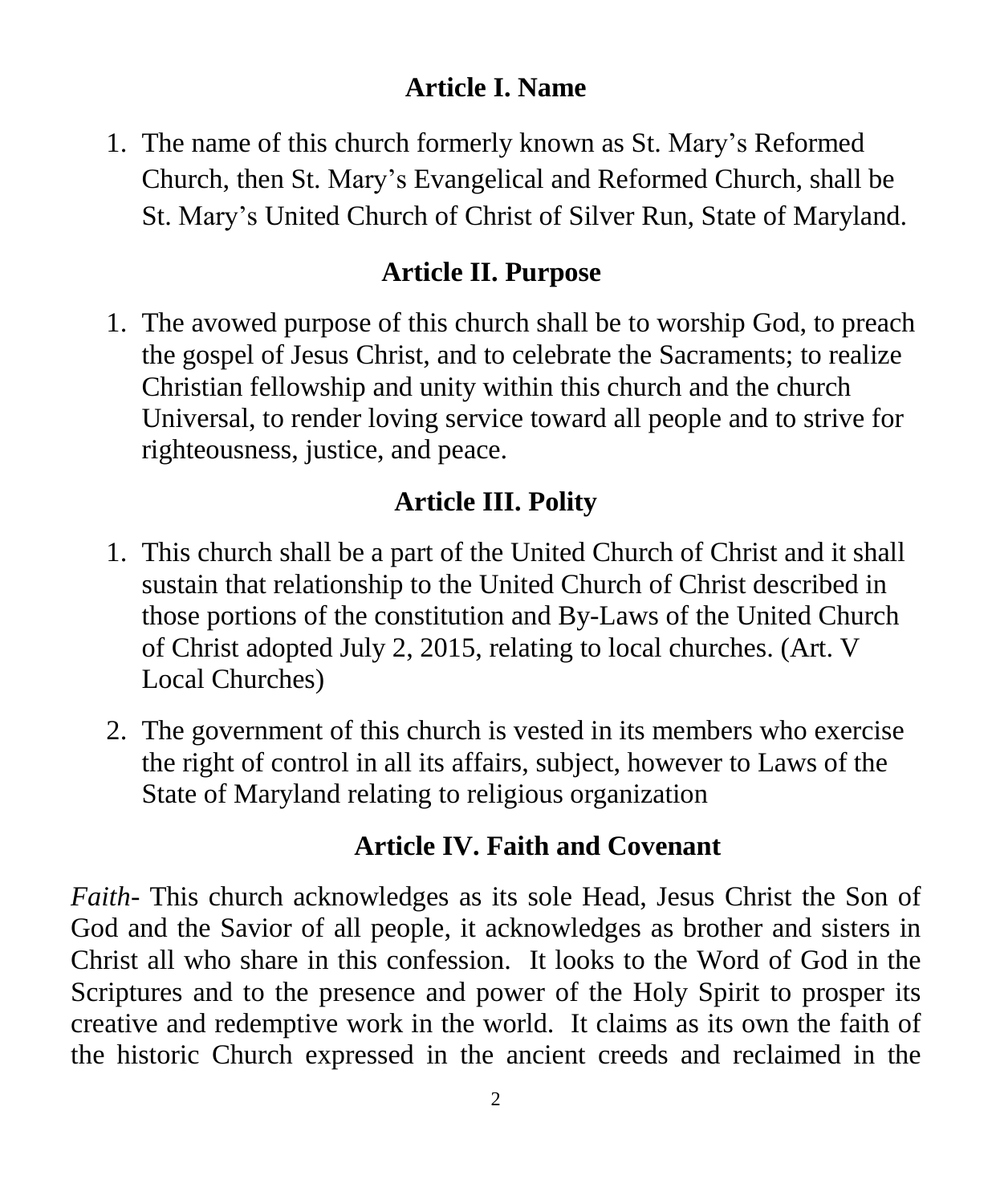basic insights of the Protestant Reformers. It affirms the responsibility of the teaching of our Lord and the practice prevailing among evangelical Christians. It recognizes two Sacraments; Baptism and the Lord's Supper or Holy Communion.

One expression of faith is:

We believe in you, O God, Eternal Spirit, God of our Savior Jesus Christ and our God, and to your deeds we testify:

You call the worlds into being, create persons in your own image, and set before each one the ways of life and death.

You seek in holy love to save all people from aimlessness and sin.

You judge people and nations by your righteous will declared through prophets and apostles.

In Jesus Christ, the man of Nazareth, our crucified and risen Savior, you have come to us and shared our common lot, conquering sin and death and reconciling the world to yourself.

You bestow upon us your Holy Spirit, creating and renewing the church of Jesus Christ, binding in covenant faithful people of all ages, tongues, and races.

You call us into your church to accept the cost and joy of discipleship, to be your servants in the service of others, to proclaim the gospel to all the world and resist the powers of evil, to share in Christ's baptism and eat at his table, to join him in his passion and victory.

You promise to all who trust you forgiveness of sins and fullness of grace, courage in the struggle for justice and peace, your presence in trial and rejoicing, and eternal life in your realm which has no end.

Blessing and honor, glory and power be unto you.

Amen.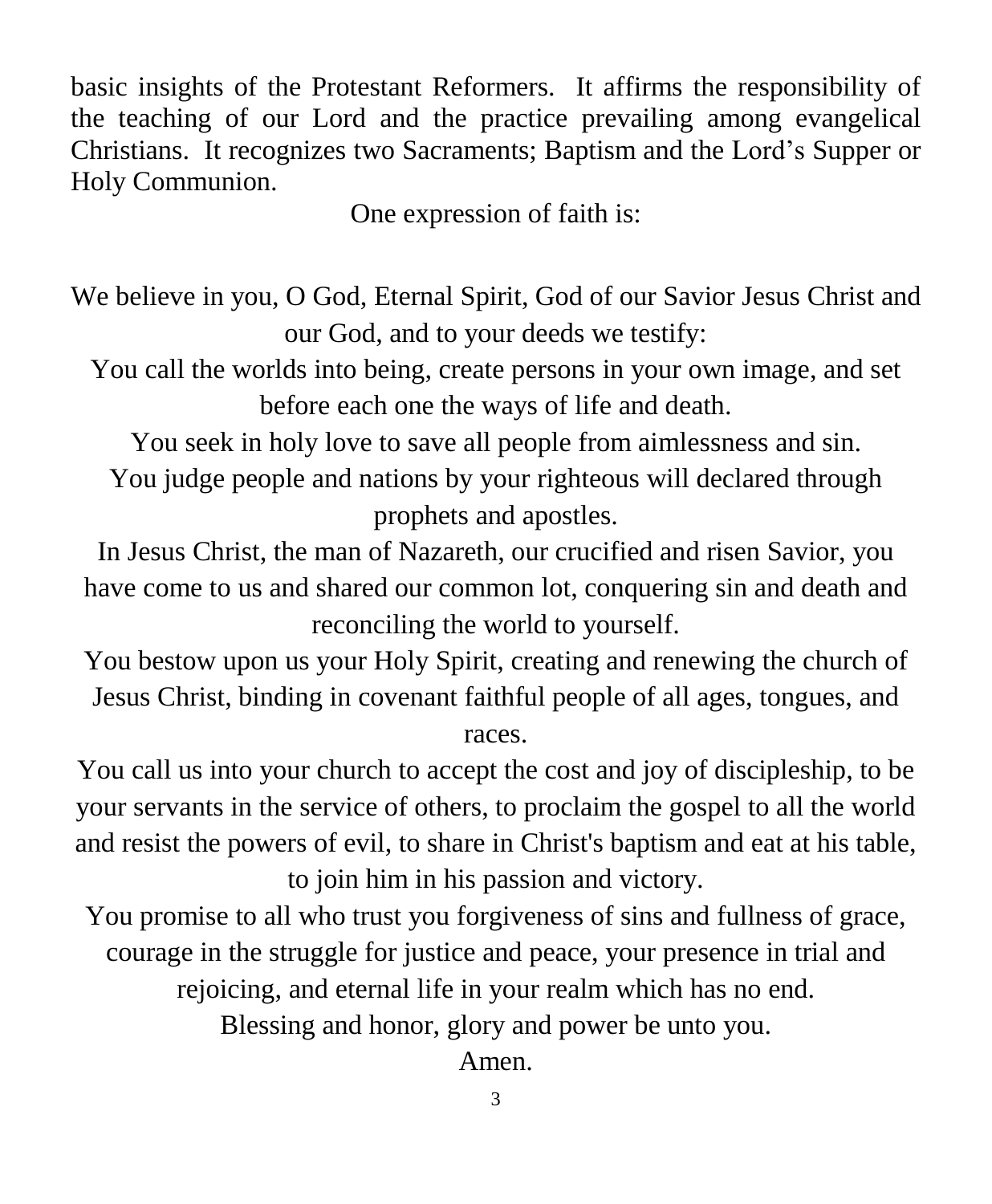*Covenant* - We covenant one with another to seek and respond to the Word and Will of God. We purpose to walk together in the ways of the Lord, made known and to be made known to us. We hold it to be the mission of the Church to witness to the gospel of Jesus Christ in all the world, while worshipping God and striving for truth, justice and peace. As did our ancestors, we depend on the Holy Spirit to lead and empower us. We pray for the coming of the Kingdom of God and we look with faith toward the triumph of righteousness and eternal life.

#### **Article V. Membership**

- 1. All baptized persons are members of the Body of Christ.
- 2. Membership in this church shall be open to any person who has been baptized and has been confirmed or has made public confession of faith in Jesus Christ as Lord and Savior. Persons who have been duly received into its communion by confirmation, by letter of transfer, or by profession of faith and have not been excluded by the process of Christian discipline shall be communicant members of this congregation and shall be entitled to all its rights and privileges.
- 3. Members shall pledge themselves to attend the regular worship of the church and the celebration of the Lord's Supper: to live the Christian life; to share in the life and work of the church; and pray for its welfare; to contribute to its support and benevolences; to seek diligently the spiritual welfare of the membership and the community; to endeavor to bring the unchurched under its influence.
- 4. Members may at their own request be granted a letter of transfer if wishing to join a body not in fellowship with this church. They may be dismissed with a certificate of church membership. If because of change of faith or for other reasons not involving unchristian conduct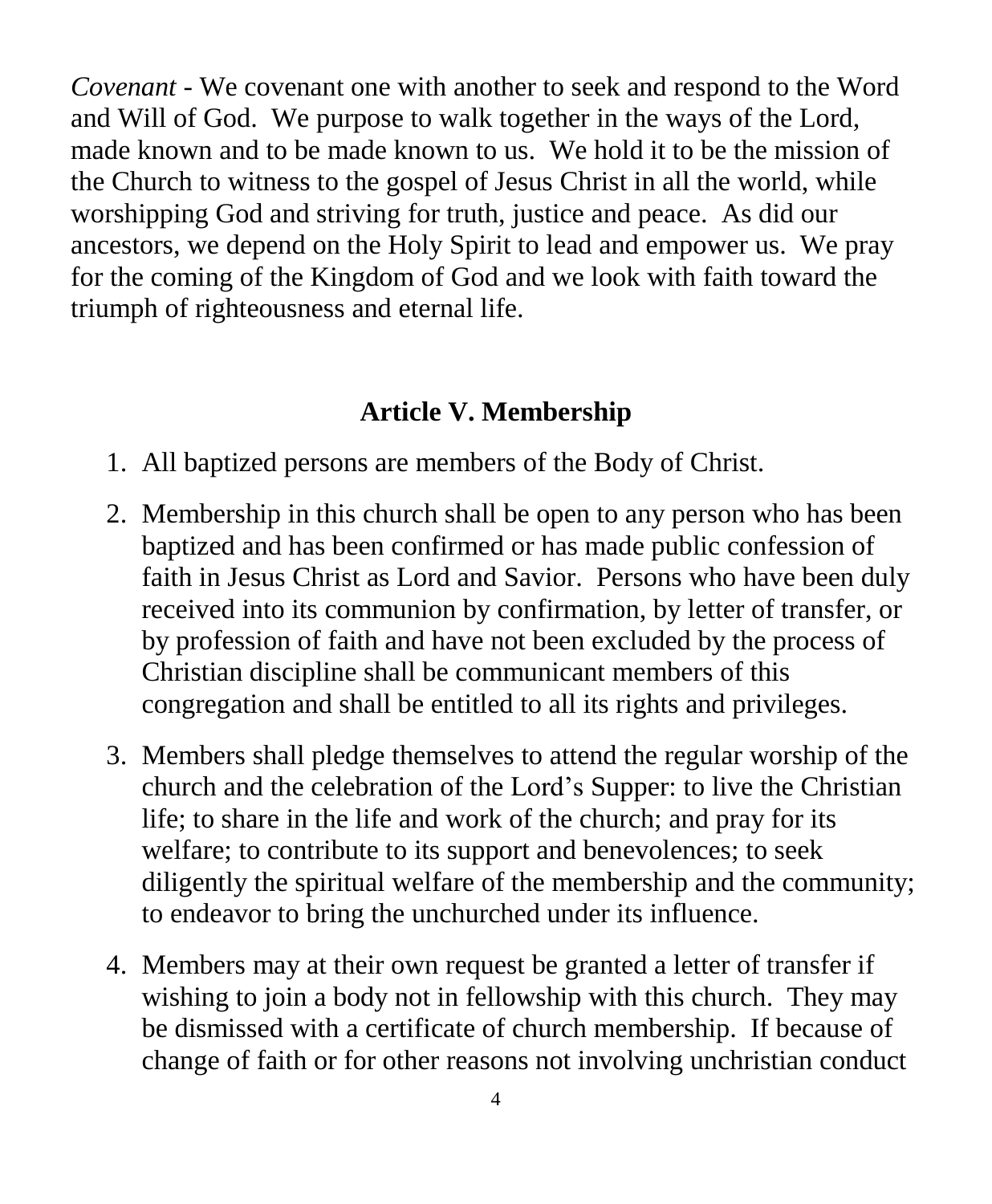a member requests in writing to be released from membership obligations the church shall patiently endeavor to secure the member continuing in its fellowship but failing in such effort the church may grant the request and terminate membership. Such a request shall be approved by the Spiritual Council and an appropriate letter of release shall be issued.

- 5. A member who has not participated in worship, has not partaken of the Holy Communion and/or has not contributed to the church (financially or otherwise) for a period of two years, and without just cause, shall be contacted by letter or visited as circumstances permit to determine the individual's membership intentions. Contact with the individual will be made to encourage his or her continued fellowship with the congregation. Following contact, the individual may remain an active member, be designated as an inactive member or may be removed from the church membership roll. This action shall be implemented by vote of the consistory upon the recommendation of the Spiritual Council.
	- a. A member for whom there is no valid contact information will be designated as an inactive member.
	- b. An inactive member shall be described as an individual who is not currently active in the life of the church. An inactive member is not a voting member of the congregation. An inactive member, upon request to the Spiritual Council, may be reinstated as an active, fully participating, member by meeting one or more of the participation criteria.
- 6. The Spiritual Council has the power to discipline. If a member persistently or egregiously breaches the covenant vows, the Spiritual Council may notify the member of such breaches, offer a hearing before the Consistory and faithfully seek to bring the member into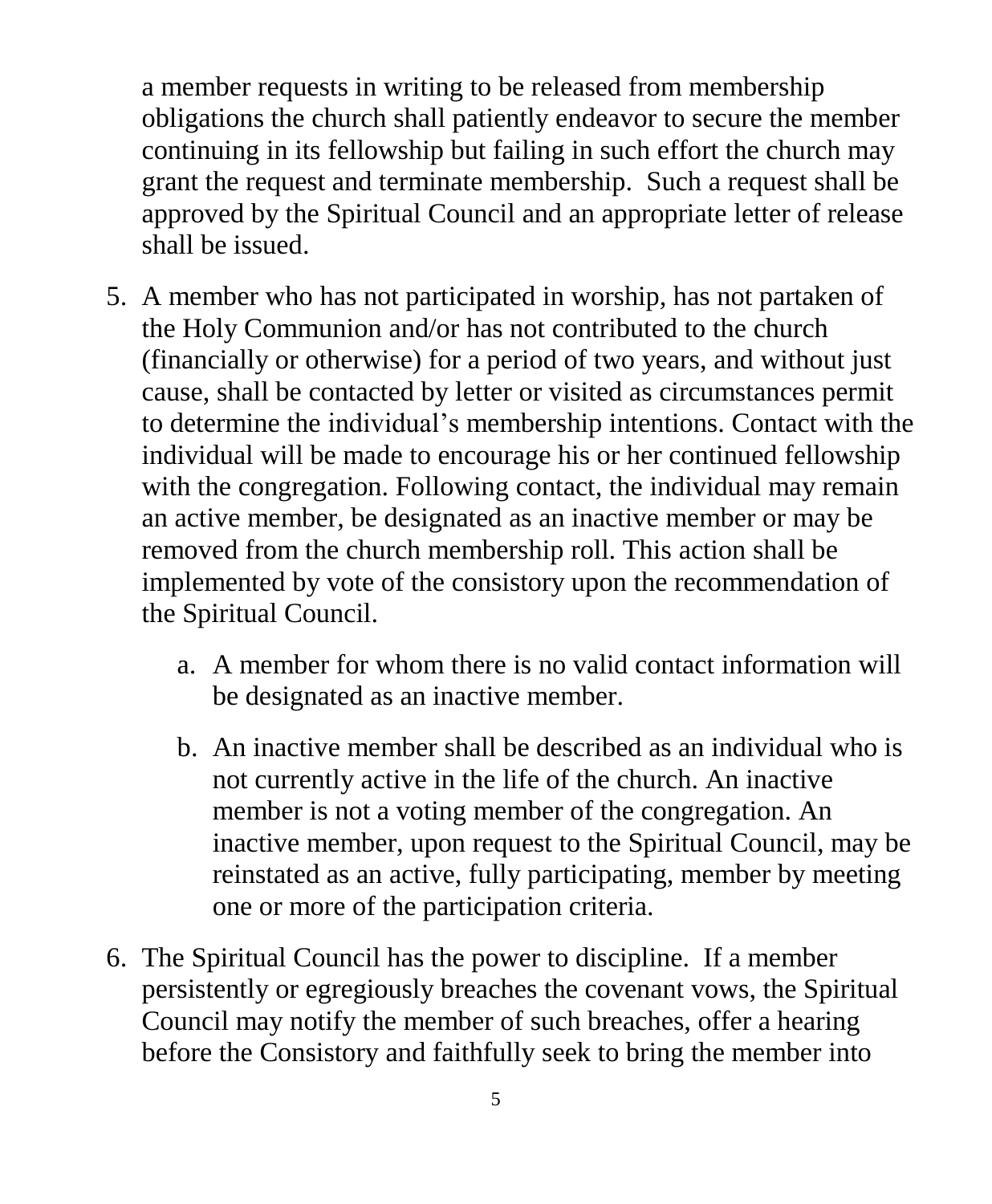accordance with the Law of Christ. These measures may result in censure, suspension or termination of membership.

#### **Article VI. Governing Body**

- 1. The governing body of this church shall be the membership assembled in church meeting. The vote of a majority of members present at the meeting shall be the action of the church. A quorum shall consist of 10% of the voting members.
- 2. It is the prerogative of the congregational meeting to decide such questions as the buying and selling of property, building projects, extensive repairs of church property, the call and rejection of a pastor and questions of the policy of the congregation as well as changes in the constitution. For the transaction of all other business, the administration of the church is entrusted to the Consistory, chosen and composed as provided for in Article VII.

#### **Article VII. Consistory**

1. The Consistory shall be the executive body of this church. It shall be composed of the pastor, four Elders, and four Deacons. One-half of its members shall constitute a quorum. Elders and Deacons shall be elected by a ballot vote of members present at a congregational meeting during the month of December. Four Elders and four Deacons shall be elected for a term of office of two years or until their successors are elected and installed, but it shall be so arranged that two Elders and two Deacons are elected each year. To be eligible for the office of Elder or Deacon the candidate shall have been a member of St. Mary's United Church of Christ for at least one year. It is desirable that a member serve as a Deacon before being eligible for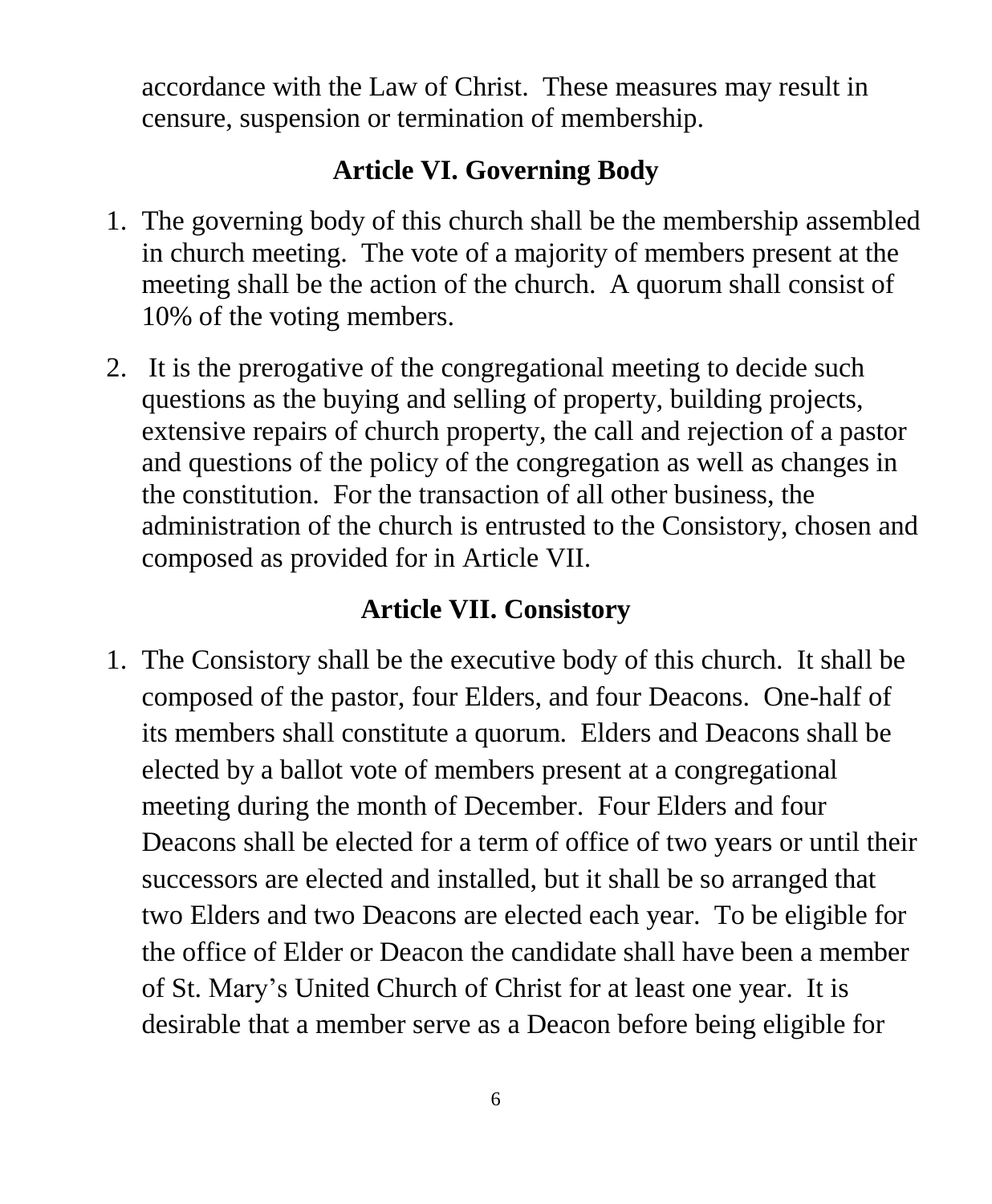the office of Elder. Elders and Deacons may not be re-elected to the Consistory until a lapse of one year

- 2. The Consistory shall organize itself annually, electing a President, Vice-President, Secretary, Chairman of Elders, Chairman of Deacons and delegates as required. It shall appoint such committees as it may find necessary to accomplish its work (See Article X).
- 3. A Nominating Committee shall be elected each year to serve the following year. This Committee shall be composed of five members elected from a slate of eight nominees. The Nominating Committee shall nominate two persons for the office of Elder, two persons for the office of Deacon and present a slate of eight nominees for Nominating Committee. Public notice of such nominations shall be given from the pulpit or by bulletin or letter at least two weeks before the election. Other nominations may be made from the floor at the meeting at which the election is held. Persons so nominated shall, prior to balloting, have consented to serve if elected.
- 4. When elected, the Elders and Deacons shall be publicly ordained to and installed in their respective offices.
- 5. Elders are members of the church chosen by the congregation and ordained to their office. Biblically and historically, elders serve as "overseers" of the church. They do this with the pastor by serving as an example to others, leading the spiritual life of the church, overseeing the Church's work, aid in visiting the sick, help in serving the elements of the Lord's Supper, and using their individual and collective gifts to nurture and build up the body of Christ.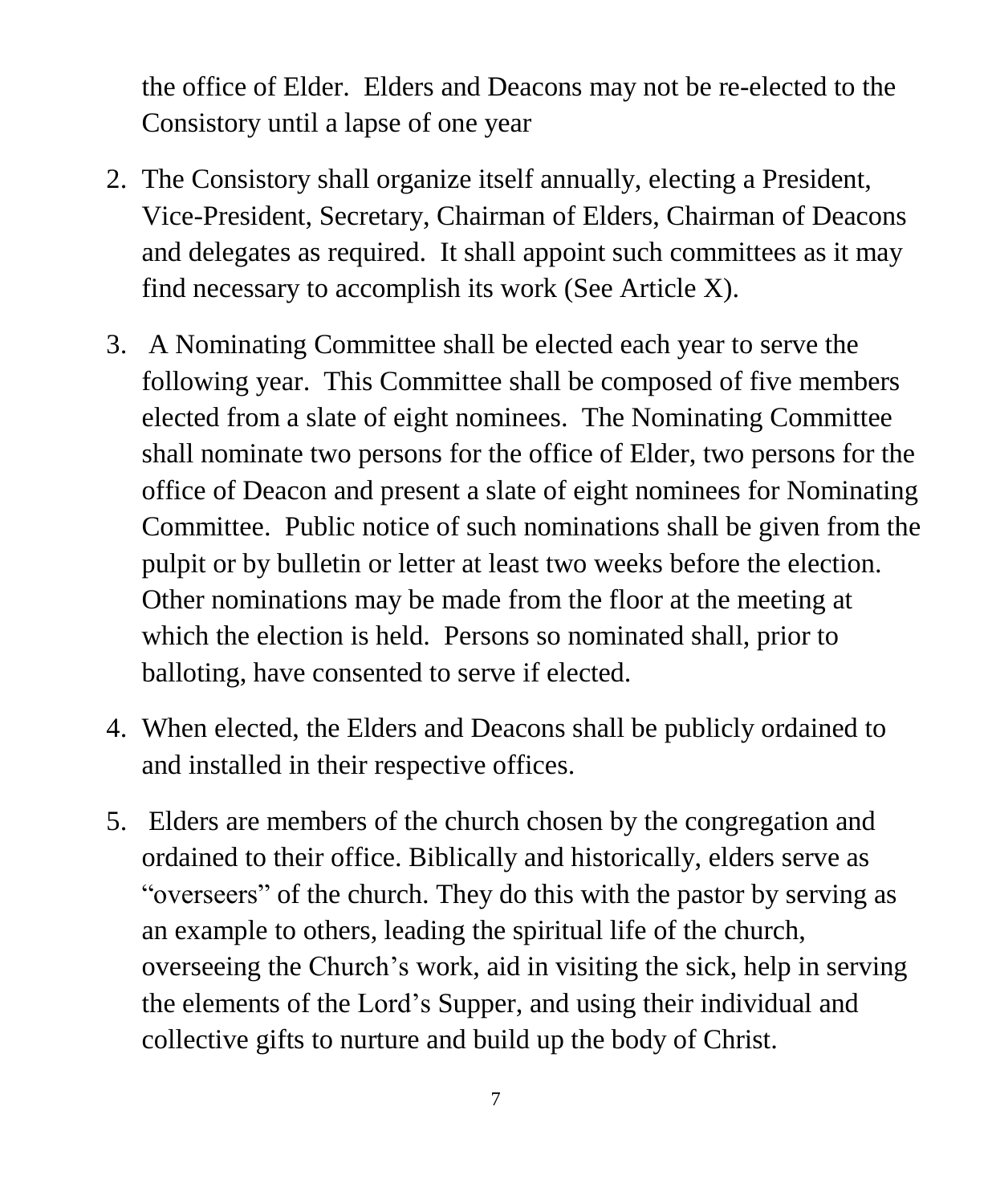- 6. Deacons are members of the church chosen by the congregation and ordained to their office. Biblically and historically, deacons are the Church's social ministers. Deacons assist the elders and pastor in overseeing and conducting the work of the Church. Deacons are specifically charged with the ministries of charity, hospitality, service to others, and stewardship.
- 7. Vacancies on the Consistory shall be filled by the Consistory for the unexpired terms.
- 8. The Consistory shall be the policy-making body and shall transact the business of the church, make provision for the determining and raising of the current expense budget as well as for Our Church's Wider Mission and other Benevolences, and provide for the auditing of financial accounts and for the adequate support of the staff. It shall keep a complete and accurate record of its proceedings, be the custodian of all church records, and report to the church at its regular and special meetings. All acts and deliberations of the Consistory are subject to the will of and revision of the governing body.
- 9. The Consistory shall instruct the proper officers on all fiscal matters, including the payment of bills; with monthly review by the Consistory. It shall direct the pastor to keep a complete record of baptisms, confirmations, communicants, reception of new members, transfers, erasures of names, suspensions, marriages, and deaths. In the absence of the pastor, the senior officer of the Consistory shall make provisions for maintaining these records. All records shall be the property of the congregation.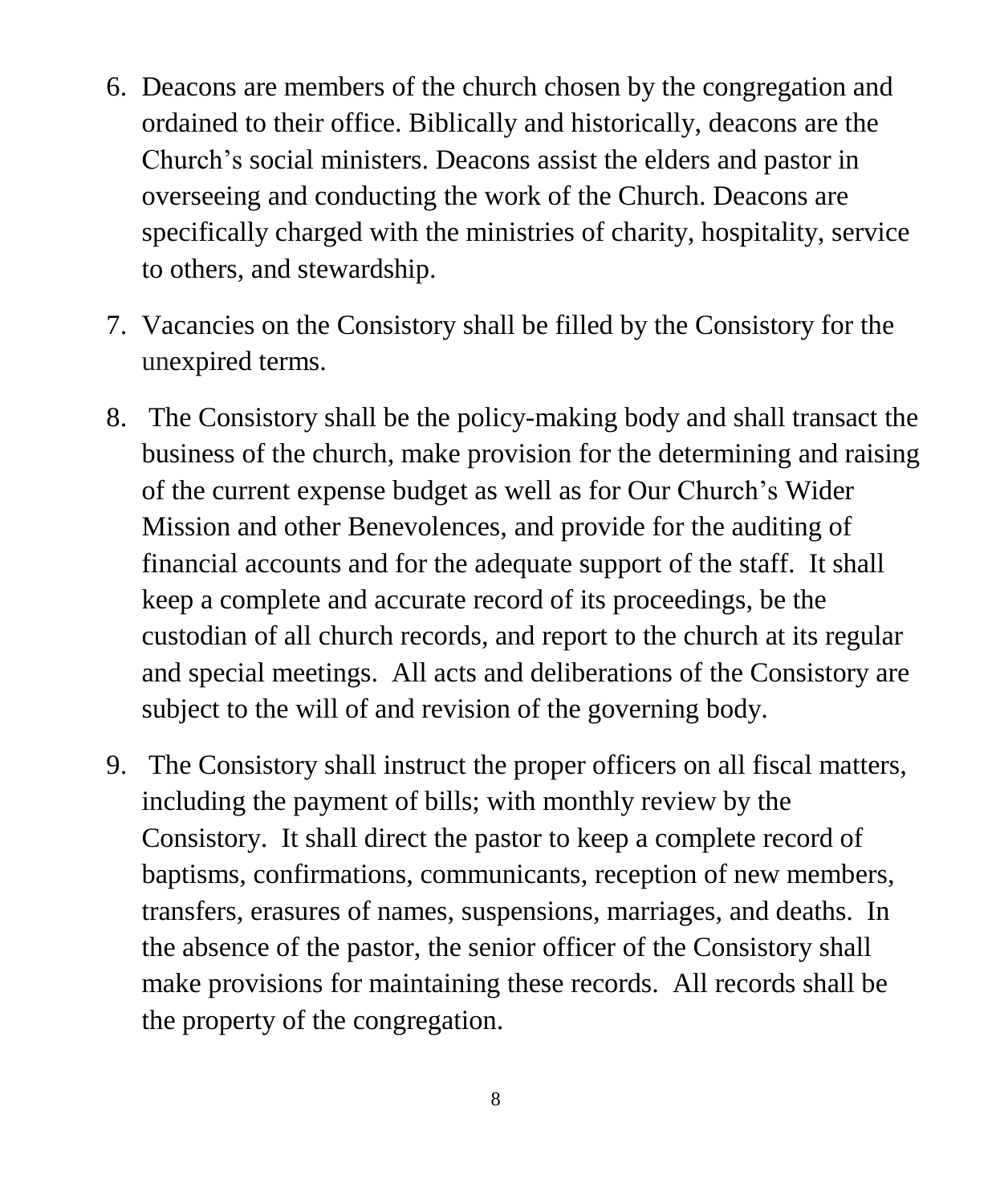- 10. The Consistory may authorize any extraordinary expenses but if it should exceed \$10,000 it must receive the approval of the congregation.
- 11. The Consistory should meet at least ten times during the year for the transaction of such business as may properly come before it. (Meetings normally should include prayer and scripture.) Special meetings are subject to the call of the President, Vice-President or Pastor.
- 12. The Consistory shall constitute the Board of Trustees. The Board shall have the care and control of the property of the congregation as a sacred trust, whether real or personal, in accordance with the provision of the Articles of Incorporation and of these By-Laws. All monies and legacies shall be under the care of the trustees.
- 13. The purchasing or selling of property of the church and the remodeling and erection of buildings shall conform to the state laws and be determined only by a majority vote of the members assembled at duly-convened congregational or corporate meetings and entitled to vote thereon, or as provided elsewhere.

#### **Article VIII. Spiritual Council**

1. The Spiritual Council shall consist of the pastor and the elders of the congregation. It shall have original jurisdiction in matters of discipline except in the case of the pastor. It shall provide the elements for the Lord's Supper and aid in their distribution. It shall admit members into full communion and upon request issue letters of transfer to members in good and regular standing.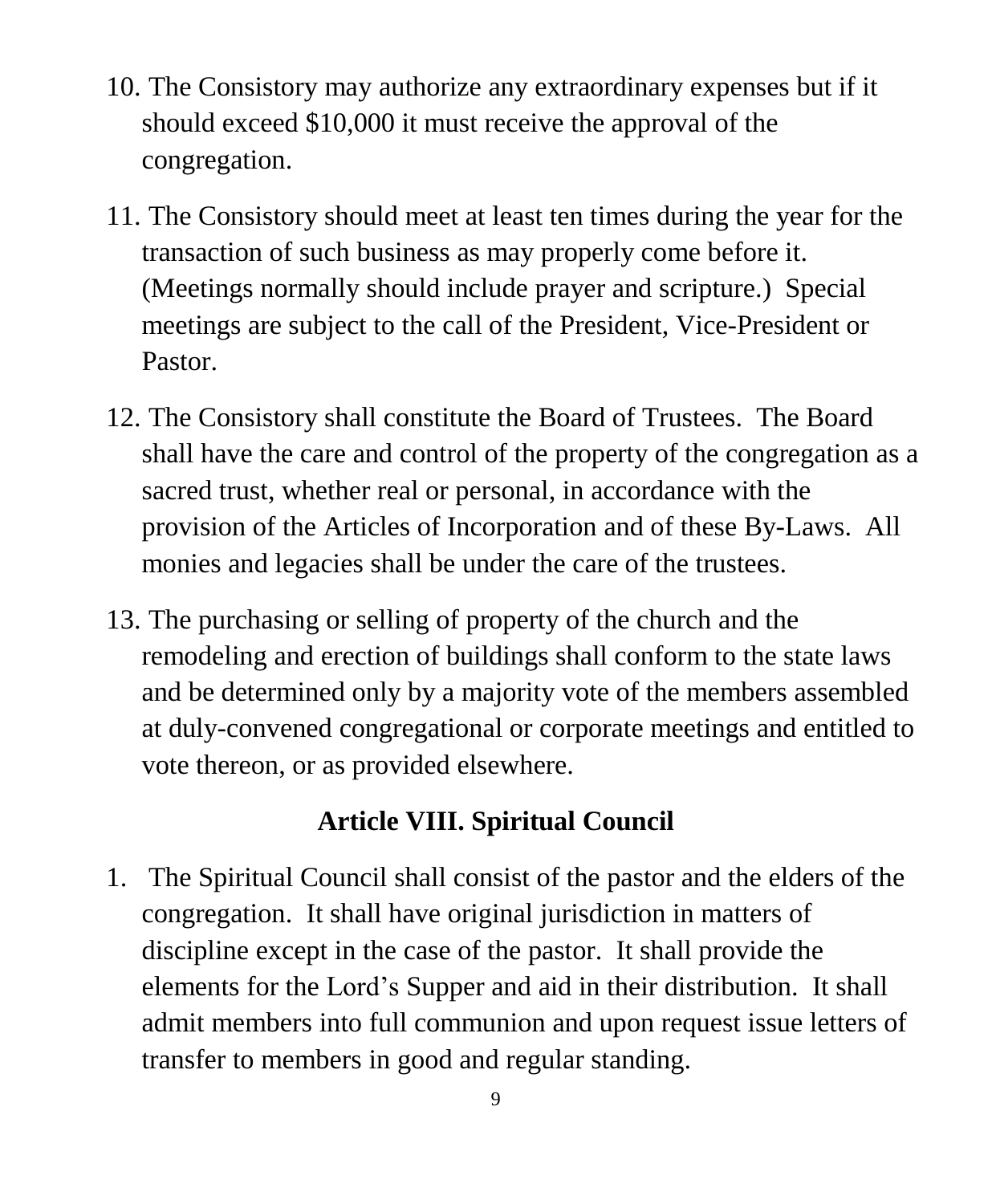- 2. Discipline in case of unchristian conduct or other actions for discipline lies in the hands of the Spiritual Council except in the case of the pastor.
- 3. The pastor shall be appointed to serve as Chairperson of the Spiritual Council, or in his absence the Chairperson of the Elders shall serve in this capacity. A majority of the members shall constitute a quorum.
- 4. Stated meetings shall be held to consider and act upon applicants for membership, requests for letters of transfer and to discuss and to devise plans looking towards quickening of the spiritual life of the congregation. A letter of transfer shall specify the congregation to which the person is dismissed. Special meetings shall be held at the call of the Chairperson or at the request of two elders.
- 5. The Spiritual Council may exercise discipline in the congregation.

#### **Article IX. Pastor**

- 1. It shall be the responsibility of the Search Committee, appointed by the Consistory, to seek a candidate for a vacancy in the office of Pastor.
- 2. As soon as a pastoral vacancy occurs, it shall be reported to the Area Conference Minister.
- 3. In filling a vacancy or in securing supply ministers for a period of vacancy, the Search Committee shall seek the counsel of the Area Conference Minister.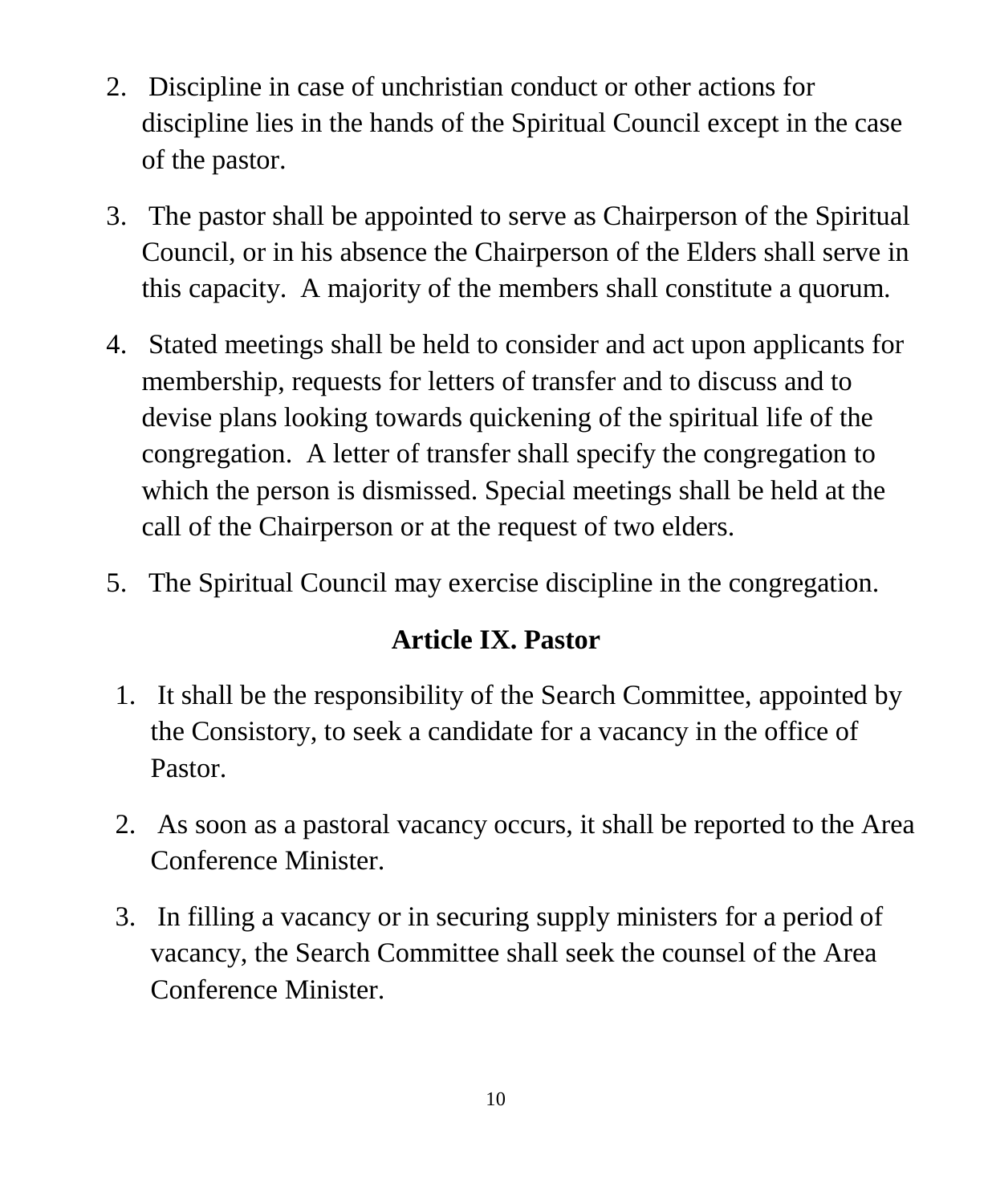- 4. The Search Committee shall request the Area Conference Minister to secure relevant information about any minister whom it wishes to consider for the vacancy.
- 5. Any minister may confer with the Area Conference Minister concerning a pastoral vacancy. At the minister's request, his or her name shall be submitted by the Area Conference Minister for consideration by the Search Committee.
- 6. The Search Committee shall present to the church the name of the candidate it recommends to fill the vacancy. A favorable vote of the church constitutes a call. (The percentage of votes needed to elect shall be determined by the discretion of the Consistory. Voting shall be by ballot.)
- 7. In the call, the terms of the relationship shall be stated, including the agreement of the church to participate in the Pension Fund of the United Church of Christ, the Ministers' Health Insurance Program and other terms agreed between the candidate and the Committee. The minister, the church, and the Area Conference Minister shall each receive a copy of the call.
- 8. The Church and the minister who accepts the call to this church shall join in requesting the Association to arrange for a service of installation. A report of this service shall be signed by the proper officers of the Association and by the Area Conference Minister, and copies shall be sent to the Secretary of the United Church of Christ and to the Office of Local Church Ministries.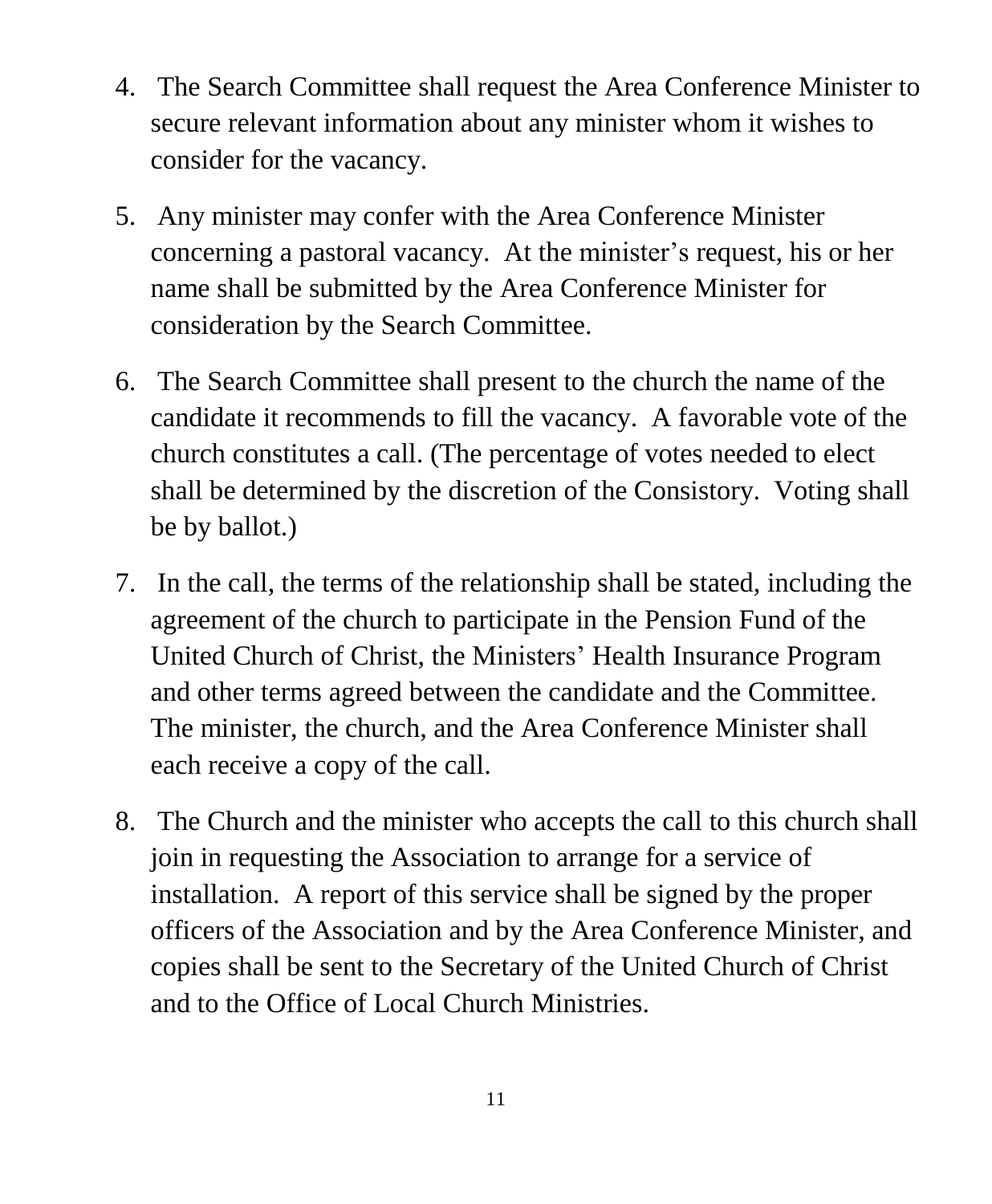- 9. The Pastor shall be elected for an indefinite period. In order to terminate this relationship, three months' notice shall be given by either party. The procedure shall be in accordance with the Constitution and By-Laws of the United Church of Christ.
- 10. When either party decides to terminate the relationship, the termination shall be by action of the Consistory and notice of such termination shall be sent by the President of the Consistory to the Area Conference Minister and to the Association for appropriated action.
- 11. Discipline of the Pastor shall be in conformity with the Constitution and By-Laws of the United Church of Christ.
- 12. It shall be the duty of the pastor to set a good example to the congregation and to conduct all services on Sundays, holidays, and such other days as the congregation may desire, to direct the work of religious education, administer the Holy Sacraments, visit the sick, comfort the distressed, and to perform all such duties as belong to the pastor's office. A Record shall be kept of all services performed and an annual report made of pastor's work to the congregation.
- 13. The pastor is ex officio a member of the Consistory, and all organizations within the church. No other minister shall perform any religious ceremony in the church without the resident pastor's consent. To invite a speaker either during a temporary absence of the pastor or for special occasions, the consent of both pastor and consistory is necessary. The pastor's salary shall be paid promptly in semi-monthly installments and shall be sufficient to relieve the pastor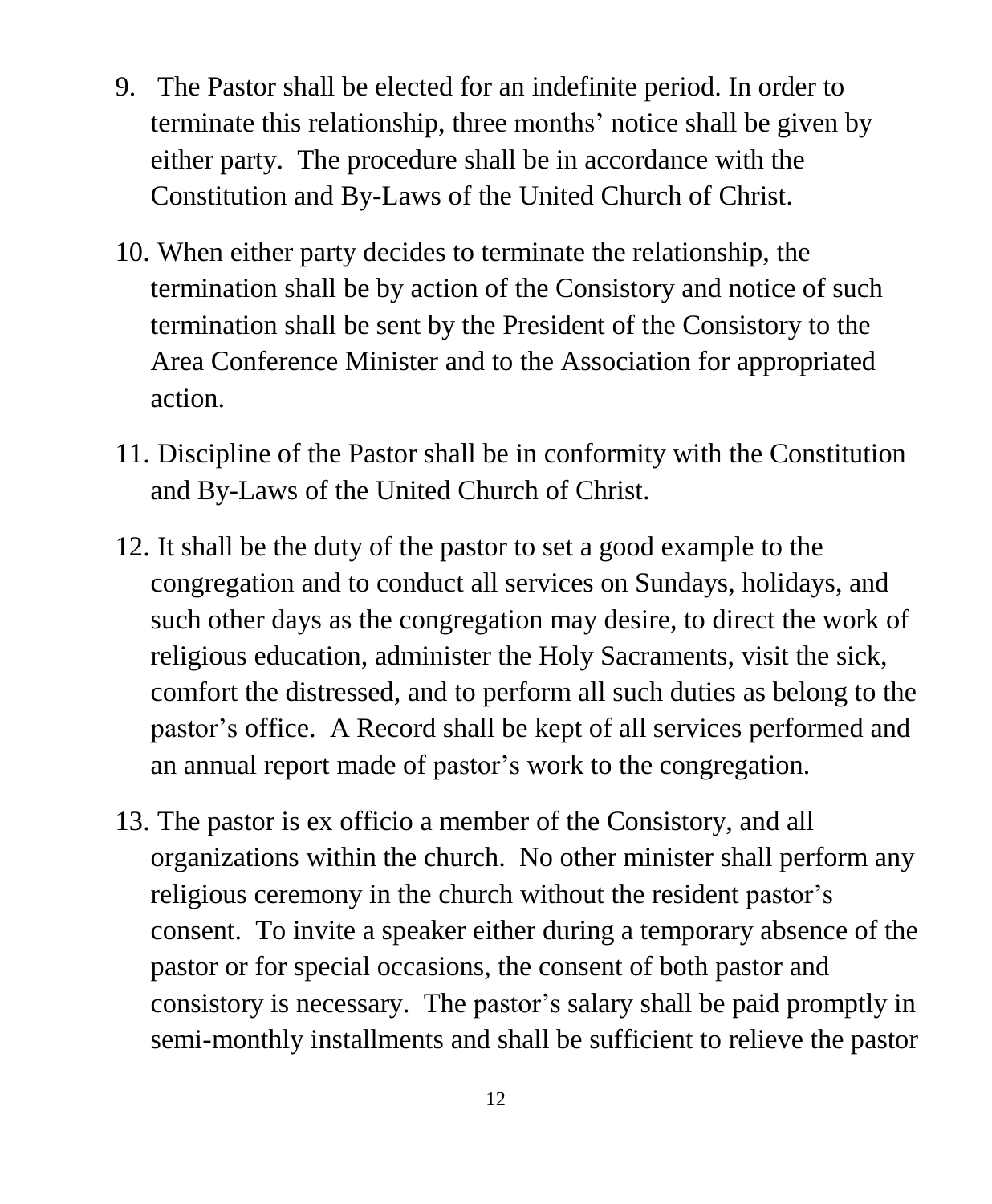of temporal cares as far as possible and preserve the dignity of the calling, subject, however, to the provisions of the contract between the pastor and congregation. The moving expenses, when the charge is assumed, shall be borne in full by the congregation.

#### **Article X. Committees**

- 1. The Standing Committees of the Congregation shall be as follows: Church and Ministry, Congregational Life Ministry, Outreach Ministry, Spiritual Formation Ministry, Worship Ministry, Financial Ministry and Property Ministry.
- 2. The Consistory may establish special committees as may be deemed necessary to carry on the work of the Congregation.
- 3. All members of the Congregation are eligible for appointment to standing and special committees.

#### **Article XI. Duties of Officers**

1. It is the duty of the President to see that all meetings of the consistory are regularly called by the Secretary, to open and conduct such meetings, and to see to the execution of all resolutions. The President shall remind the pastor to announce all regular meetings of the congregation on two successive Sundays, or in case it is so decided by the consistory, instruct the Secretary to send a call to such meeting to every member by mail. The President is empowered, with the Secretary, to sign all contracts, loans, vouchers, and deeds in the name of the Congregation. The President shall, with the approval of the Consistory, appoint all Standing Committees of the Congregation.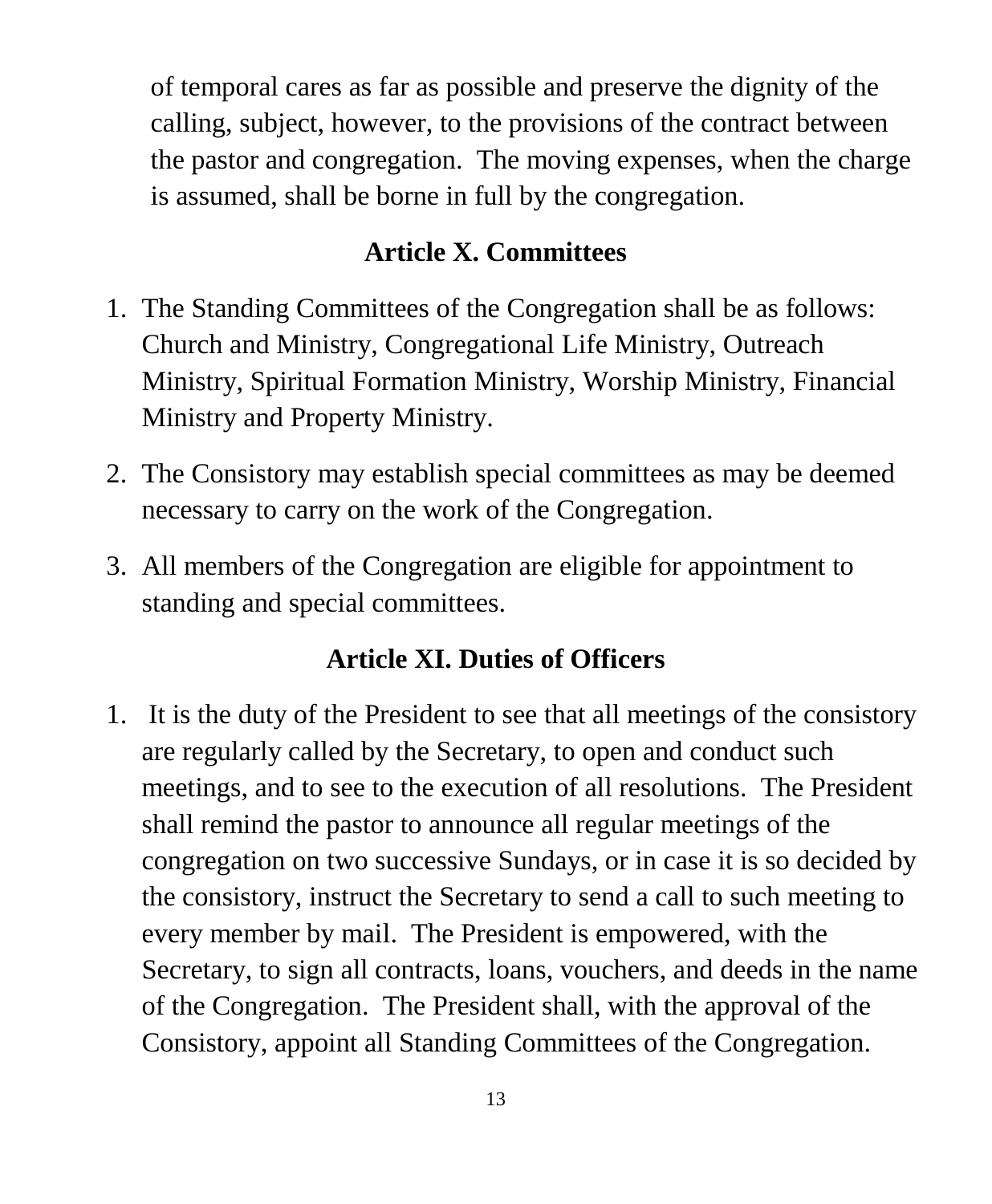- 2. The Vice-President shall preside at all meetings where the President is not present and also when business pertaining to the President's administration is before the Congregation. The Vice-President shall assist the President with administrative matters that may arise.
- 3. The Secretary shall keep a record of all transactions at the meetings of the congregation and of the consistory and with the President. Sign all contracts, loans and deeds.
- 4. The Treasurer shall have charge of all monies for congregational support and Benevolence Funds received. A monthly report to the consistory and an annual report to the congregation shall be made.
- 5. The Financial Secretary shall keep a weekly record of all contributions made by members of the congregation, and when requested, issue receipts for money so given.
- 6. The President and the Pastor are ex-officio members of all committees of the Congregation and consistory.
- 7. The Treasurer and Financial Secretary shall be covered by a surety bond.

#### **Article XII. Property**

1. The church may in its corporate name sue or be sued, acquire by purchase, gift, devise, bequest or otherwise and own, hold, invest, reinvest or dispose of property both real and personal for such work as the church may undertake and may purchase, own, receive, hold, manage, car for an transfer, rent, lease, mortgage or otherwise encumber, sell, assign, transfer, and convey such property for the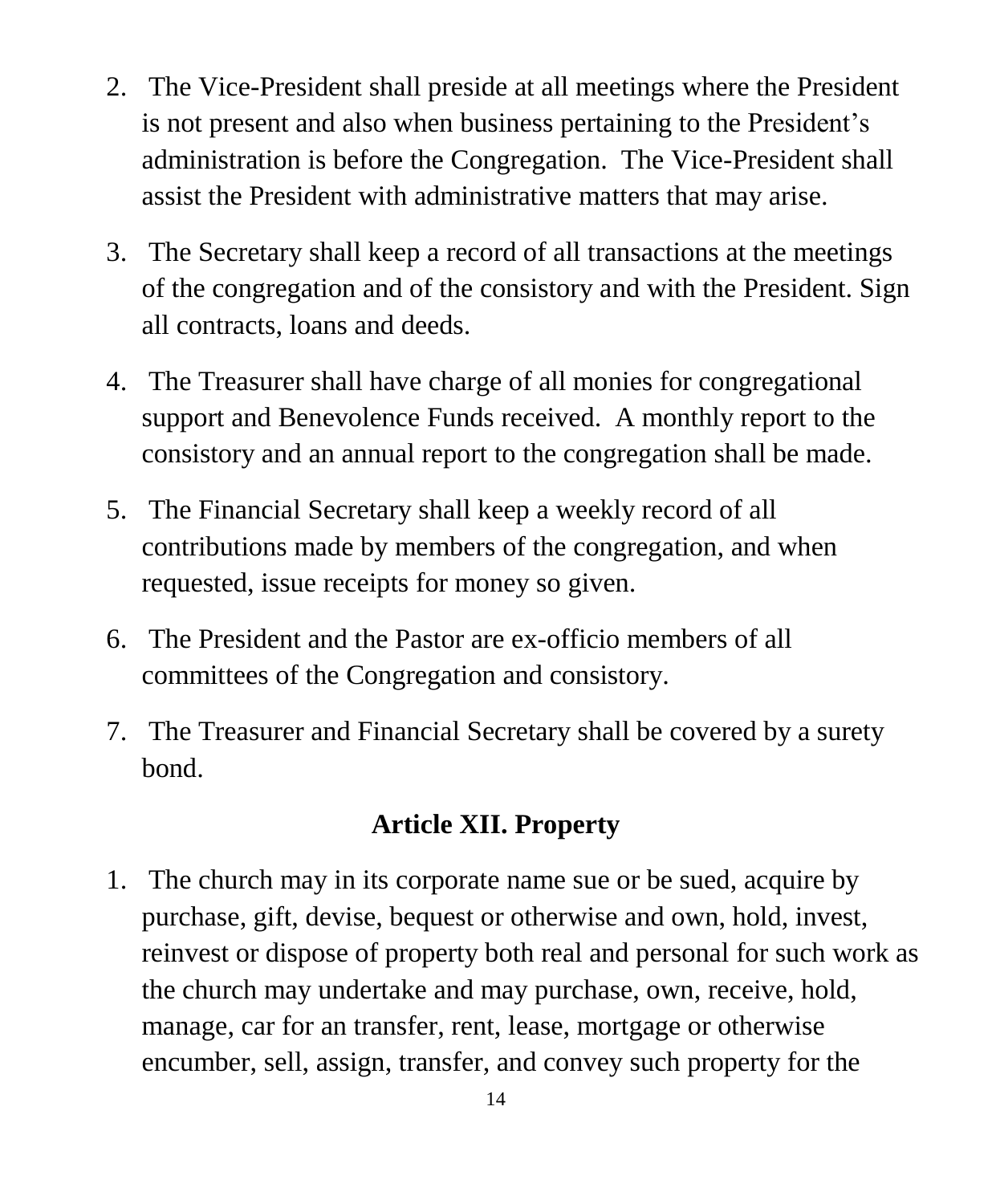general purpose of the church; it may receive and hold instruct both real and personal property and invest and reinvest eh same and make any contracts for promoting the objects and purposes of the church.

2. Upon dissolution of the church, its assets and all property and interests of which it shall then be possessed, including any diverse, bequest, gift or grant contained in any will or other instrument, in trust or otherwise, made before on after such dissolution, shall be transferred to the Central Atlantic Conference of the United Church of Christ. In case of division, in the membership of the congregation, both parties shall submit the question of the right to the property to the Conference and the decision of said judiciary shall be binding on all members of the congregation.

#### **Article XIII. Congregational Meetings**

- 1. The Annual Meeting of the church shall be held in the month of January. At this meeting the Pastor, Treasurer, and church organizations shall submit their annual reports in writing. Regular business shall be transacted at this meeting. Matters of a special nature may be transacted at this meeting only when previous notification has been made in accordance with Paragraph 2 of this article. Two weeks' notice shall be given to the membership by the Secretary of the time and place of the Annual Meeting.
- 2. Special church meetings may be called by the Consistory or by a petition to the Consistory signed by not less than five percent of the members. The Consistory shall call such meetings within three weeks from receipt of the petition. One week's notice shall be given to the